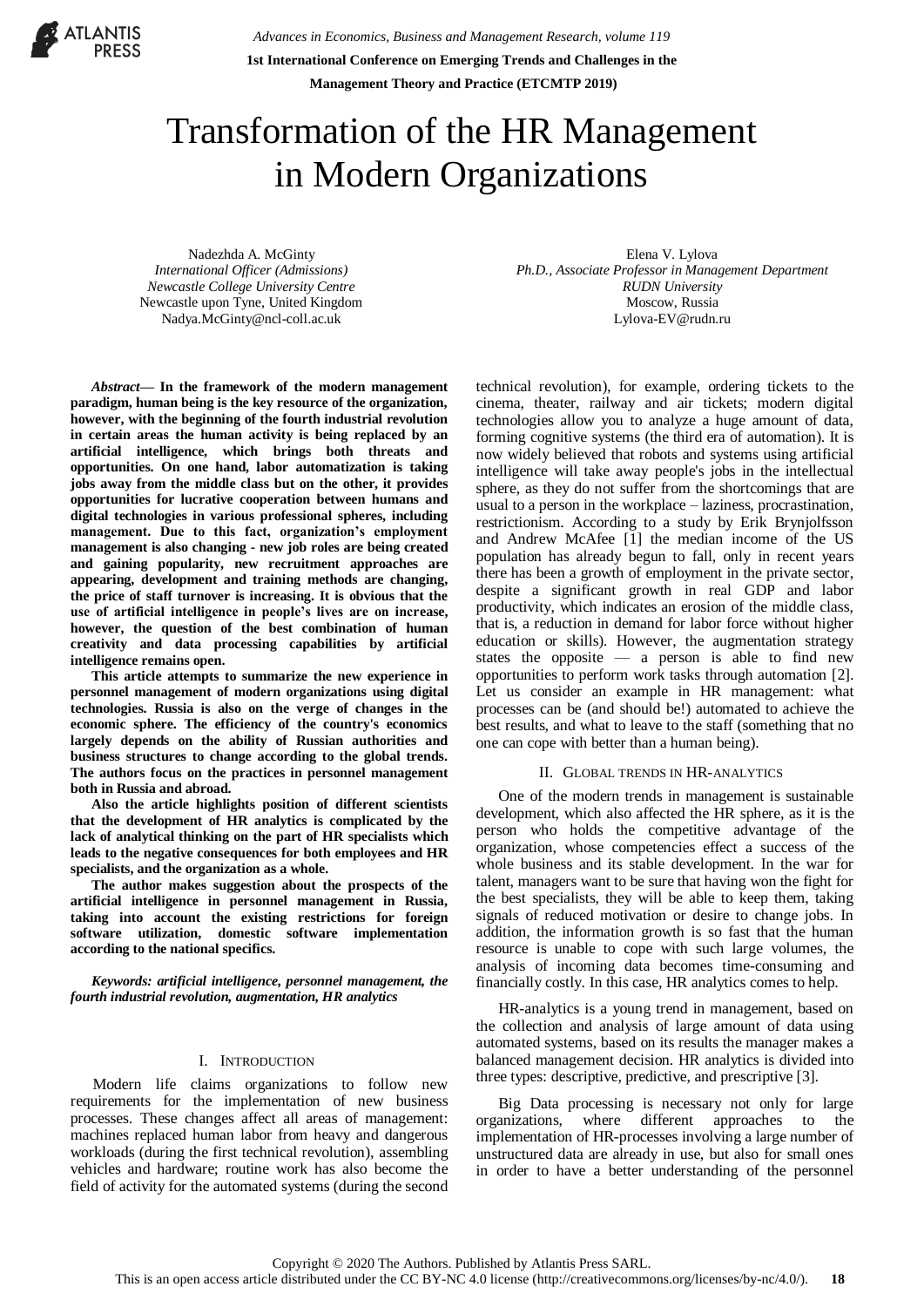component. Big Data enables comprehensive collection and analysis of human capital, covering all nine areas of HR analytics (analysis of key skills of staff, analysis of recruiting and managing talent, development analytics of the staff utilization, analysis of turnover, analysis of corporate culture, analysis of the channels of recruitment, leadership analytics, analysis of individual results of employees, analysis of group interaction) [4].

Leading researcher in the field of talent management Josh Bersin highlights a separate direction in Big Data talent analytics, through which it is possible to get new information on four levels. Level  $1$  – reactive-operational reporting, which includes operational reporting and measurement of efficiency and compliance, data exploration and integration, development of data dictionary. Level 2 – proactiveadvanced reporting, which involves operational reporting for benchmarking and decision-making, multidimensional analysis and dashboards. Level  $3$  – strategic analytics helps to make segmentation, statistical analysis, development of "people models", analysis of dimensions to understand cause and delivery of actionable solutions. Level  $4$  – predictive analytics which makes a possibility of developing predictive models, scenario planning, risk analysis and mitigation, integration with strategic planning [5]. Therefore, HR analytics is a powerful tool for qualitative analysis of personnel and determining ways to improve their professional characteristics.

Collected and analyzed data on employees and the environment help to find a connection with various business indicators, such as revenue, costs, number of contracts, number of errors, staff turnover, etc. According to research conducted by PriceWaterhouseCoopers investments into HR analytics are growing. According to the survey, 86% of companies see the creation or development of such a function as one of their priorities for the next 1-3 years, and 46% already have such functional unit [6]. Companies are interested in the new approaches because of the large volume of routine procedures associated with the integration of data from different internal sources and the need to manually combine these data. The main barriers to the implementation of HR analytics are the fragmentation and incompleteness of data at the stage of collection and the lack of sufficient competence and experience of employees to use HR analytics tools.

Let's take a closer look at each of the areas of HR management and the possibilities of using digital technologies.

# III. RECRUITING

For different categories of personnel, the modern employers use a range of different digital technologies. For example, chatbots are used to hire low-skilled line personnel. Chatbot is an automated system that simulates communication with a person, which is successfully used in mass recruitment. The bot is able to briefly describe the vacancy, correlate the information received from the candidate (the program is able to ask basic questions to the candidate about his/her education, work experience, skills, driver's license, etc.), vacancy criteria, and if the person meets the stated requirements, then clarify the candidate's convenient time for the meeting. If the bot is connected to the calendar of meetings with candidates, the program is able to fill it without overlaps. The bot fills out an application for a candidate, which is then viewed by the recruiter during the interview [7]. The technology has already been used by some Russian companies, for example, the leading company of modern retail X5 Retail Group.

Personnel in a modern organization is its key resource. The successful future of the organization depends on the professionalism and talent of the employees. For example, some organizations use websites to attract graduates, integrated with internal HR systems. Students can be taken to the company for a period of practice or internship and then become employees. In Russia a similar practice is used by "Domodedovo", in cooperation with such universities as the Peoples' Friendship University of Russia and Russian State Humanitarian University.

In addition, modern recruitment platforms conduct the primary selection of CVs of the most suitable candidates for the position in accordance with the established selection criteria. An interview is then conducted. The interviewing process is increasingly becoming automated. On the basis of recruitment platforms such as VCV and SKILLAZ, the first video interview for the job role with a candidate is conducted, which may consist of answers to questions submitted by the employer and / or solving problems aimed at checking the candidate's various competencies (personal, general, professional, etc.). As a rule, the time for the answer or problem solution is limited. The candidate's answers are recorded on video, the structure and format of the traditional interview are saved, the recording takes place in real time. The obvious advantage of using recruitment platforms is a greater coverage of the audience of potential candidates for the job role, all the routine work of selecting a candidate is automated. Recruiters can only focus on suitable candidates. The system maintains a database of candidates and, if necessary, you can return to a particular candidate. However, there are drawbacks to this approach. First, not all candidates feel confident answering questions to the camera. This is a specific experience. Secondly, automated systems have no intuition that is sometimes needed to see a person's potential, not just the ability to solve problems on time or answer questions in front of the camera.

Another assistant recruiter is a robot that analyzes human emotions better than the person (such developments are conducted in the media Lab MIT). It is known that conducting interviews is a great art. The interviewer must have the skills not only to conduct a traditional interview, but also to be able to carry out linguistic analysis of speech and read non-verbal signals (e.g., oculomotor reactions), as well as to analyze this information and interpret it correctly. Without special training, it is almost impossible to conduct interviews in real time at a high level using the abovementioned techniques.

Another block of candidate selection software is aimed at assessing the candidate's profile not only for the job role for which employer is applying, but for other vacancies which are open at the organization. The Russian employer is used to evaluate the candidate on the basis of work experience, but modern Western companies are increasingly paying attention to the candidate's profile as a whole, which includes not only education and work experience, but also hobbies, selfeducation, participation in public activities, and also may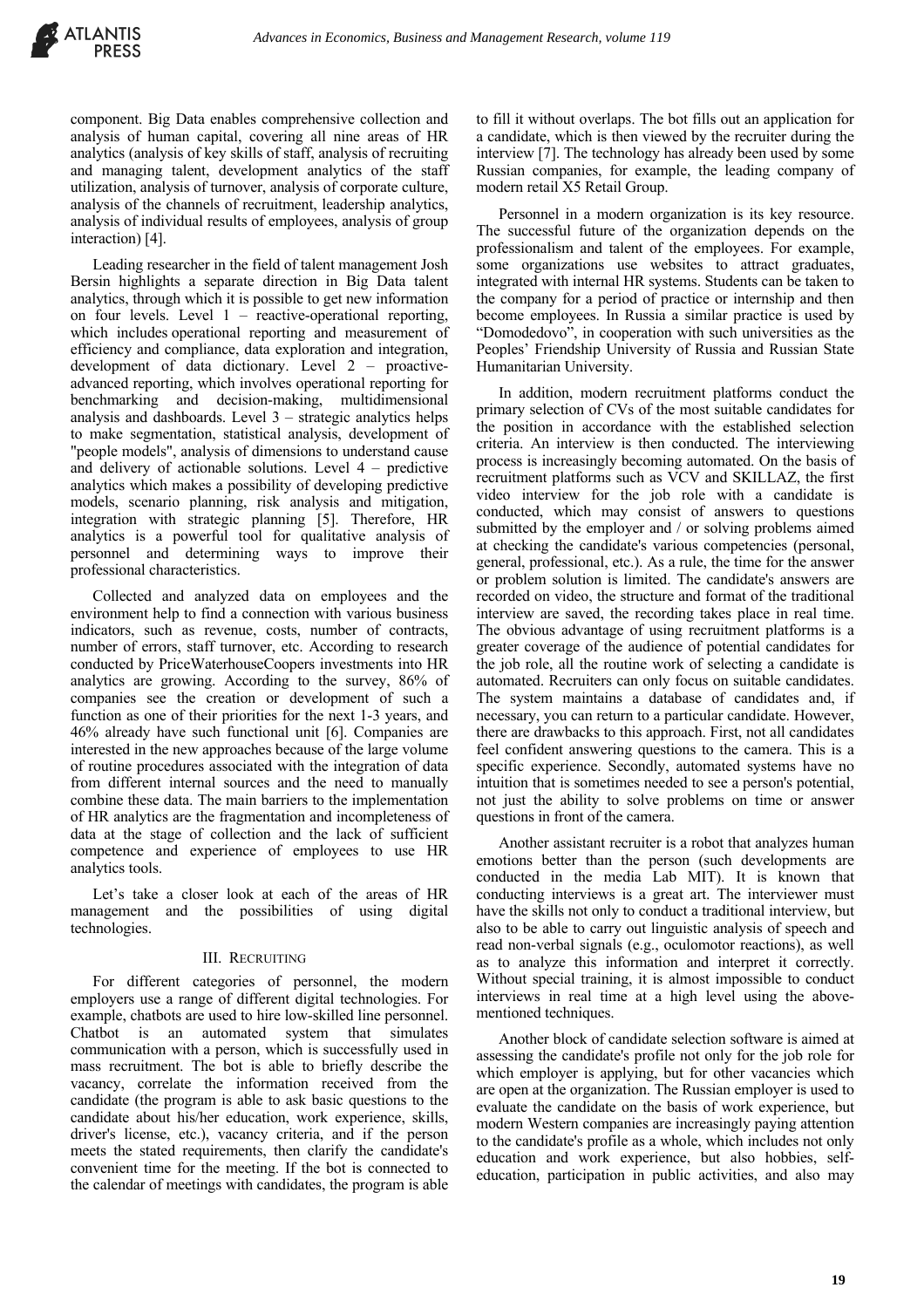

include analysis of electronic mail, mail traffic, business trips and meetings, geolocation data, Internet browsing history, etc. Also, depending on the job role, the employee profile may contain information about the employee's performance, information about complaints, disciplinary actions, awards, internal communications and participation in projects [8].

#### IV. TRAINING

However, the need for staff does not always means looking for candidates from the outside the organization. When the question of finding new staff with high technical qualifications arose, the management of the American multinational telecommunications conglomerate AT&T decided to retrain its own employees. The decision by management set an ambitious goal to review the number of job roles, their inherent responsibilities and skills, and to align the skills of employees with the new roles. This approach is dictated, firstly, by the large shortage of technical specialists on the labor market, and secondly, by the costs associated with hiring and retaining new employees. Wide opportunities for training are opened by online courses placed on open educational platforms. Georgia Institute of technology, Udacity and AT&T have developed an online program that allows users to obtain an official master's degree in computer science [9].

Another approach is to create a corporate bank of distance learning programs (LMS – learning management system), accessible to all employees from any device (computer, tablet, smartphone), so that they can learn quickly and at a convenient time. A step forward is the creation of public content by employees themselves (e.g., EdCast).

### V. PERSONNEL DEVELOPMENT AND CAREER MANAGEMENT

Modern career development has ceased to be linear. Employees have the opportunity to develop not only "from the bottom up", but also horizontally, changing the specialization or sector of the economics, and diagonally, working in a related specialty in another job role. Targeted professional development advise can be provided by an online program that can assess professional qualities, work experience and qualifications of an employee, identifying his / her strengths and outlining a career development plan [9]. By comparing the information obtained from the description of new job role, it is possible to understand what knowledge should be acquired. The same program finds vacancies in other divisions of the company and advises on resources which will help to master the required skills. Another program is able to analyze recruitment trends on the labor market, taking into account the job role and salary, showing how many people apply for a position in a certain area and which companies offer vacancies for the required position [9]. For example, the Pymetrics program uses behavioral science and artificial intelligence technology to evaluate a person's professional data and suggest the most suitable job. The emphasis of the developers is on the absence of bias of the results. In Pymetrics, a playful approach is practiced, whereby the candidate for the job role and the employer are offered roles that are suitable for the current employee of the organization. The developers claim that the hiring time is reduced by 75%, with the help of the program you can attract twice as many candidates, up to 50% of employees can be kept in the workplace if they want to change their job roles,

in 98% of cases, the ways of candidate's professional improvement are identified [10].

Working simulators (real time collective simulators), which simulate working (usually stressful) situations for employees, are currently widely used. On one hand, the program helps to understand whether a person is suitable for one or another job role or not. On the other hand, the simulation of the working situation keeps the employee alert and ready to act when facing real difficulties. For example, in "Domodedovo" there is a simulator DME Live for both employees and general public (application in Google Play). For employees, a business game is held for two days with a set of different situations from the life of the airport, the purpose of which is to earn as much money as possible within the established rules of the game [11]. The simulator allows employees to receive a personal feeling, perhaps, the joy of professional self-realization, which then can lead to making the right choice of career development strategy. This is especially important for young professionals and undergraduates. Thus, digital technologies enable smart career planning. Some of the intellectual workers will be able to make a "step up", rising to a step higher in professional experience. Some will "step aside" and do what the computer can't do. Some will make a "step inside", and he will monitor the operation of the computer and adjust it. Others will move to a more "narrow step", going into a very narrow specialization, and finally some will be able to make a "step forward", working on the creation of new generation of the machines [2].

Another important area of personnel assessment is the assessment of their health. According to the head of "Domodedovo" Dmitry Kamenshchik human health determines the character, the canonical elements of the personality structure: will, intelligence, motivation and qualities of the social spectrum." People have been using techniques and programs that measure their heartbeat, number of steps, burned calories, etc. for personal use for a long time. But will the employee allow such data to be collected for the purposes of the employer? It is an open question. However, such inventions already exist combined by the doctrine of physiolytics [12].

Besides the information about employee's mood and morale can be taken from the his/her status updates, which he/she posts on personal blog or social media pages, analyzed and interpreted by the program and recorded in the employee's profile for a better understanding of what employees do and how they feel in the workplace. However, there are important privacy, consent and ethics issues in the storage and analysis of HR data [8].

Dismissal forecasting. Preventing staff turnover is one of the most important tasks of a modern organization. According to experts, with employee dismissal, up to 80% of his/ her work skills are lost, according to other estimates it is up to 400% of his/her annual income [13]. Predictive Analytics systems based on the profiles of employees which left the business can prevent the departure of particularly valuable employees, helping to identify key factors that influence the employee's decision to leave the company. It is important to collect as much information about the employee; however, the information must be complete and whole. By analyzing numerous data, the predictive system